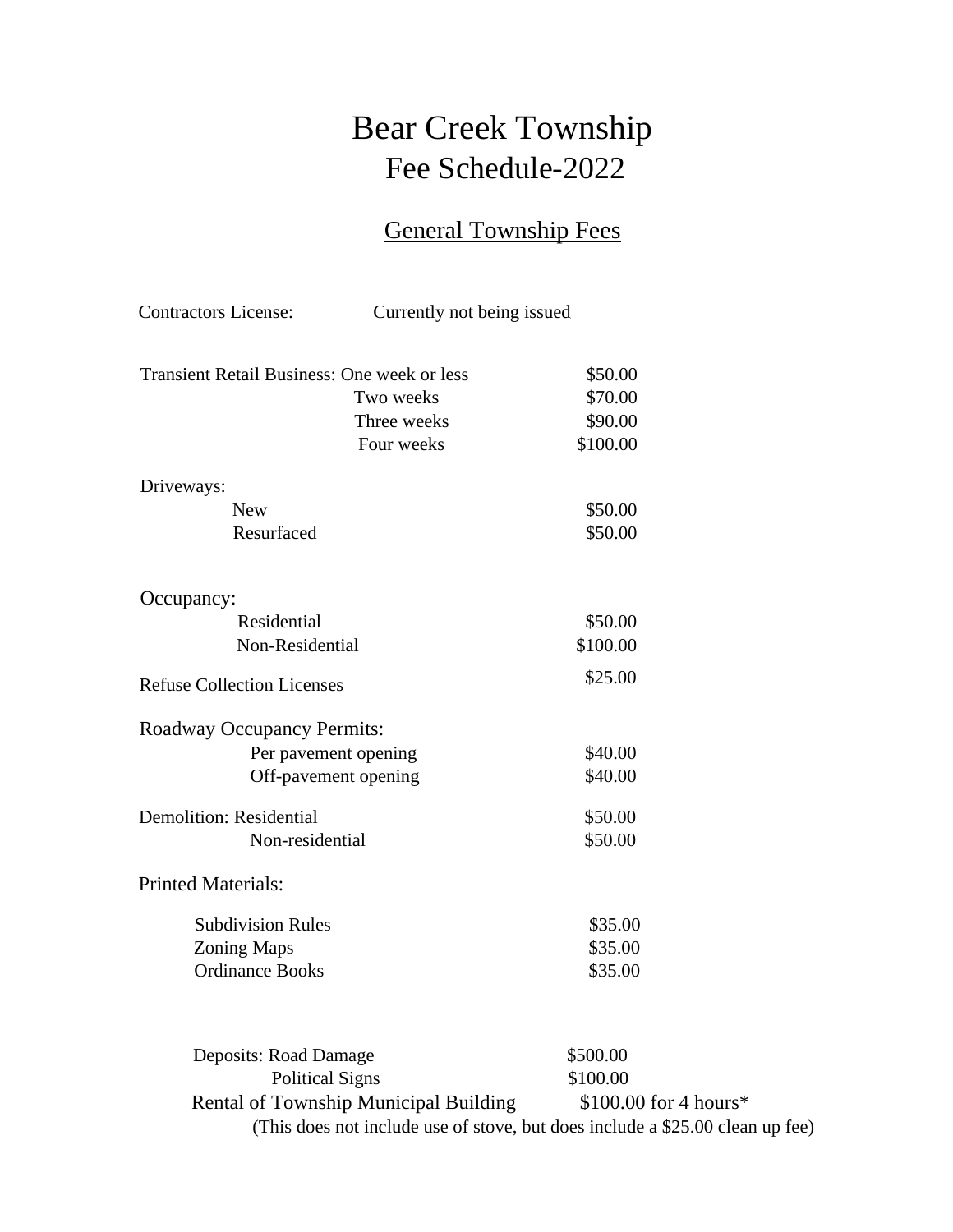Rental with use of stove \$125.00 for 4 hours\*

\*Certificate of insurance required for all rentals.

(See Township Secretary for full set of rules regarding Building Rental)

#### Subdivision Applications

#### Maior Subdivision/Land Development

\$350.00 plus \$50.00 per lot for the base application fee. The applicant/developer shall also be responsible to reimburse the Township for the cost of all professional consulting fees incun•ed by the Township for the administration, processing and the review of the application, plan and any related documentation, along with any required site inspection work for required improvements.

The applicant will also be responsible for all engineering testing, and inspection required in the approval process of a Major Subdivision Plan.

The applicant shall be required to enter into a written agreement which guarantees the payment of all professional consulting fees. The Township shall forward all such invoices to the applicant/developer who shall make direct and prompt payment to the Township of Bear Creek within thirty (30) days from the date of invoice.

#### Minor Subdivision/Land Development

\$200.00, plus \$25.00 per lot for the base application fee. The applicant/developer shall also be responsible to reimburse the Township for the cost of all professional consulting fees incurred by the Township for the administration, processing and the review of the application, plan and any related documentation, along with any required site inspection work for required improvements. The applicant will also be responsible for all engineering testing, and inspection required in the approval process of a Minor Subdivision Plan.

The applicant/developer shall be required to enter into a written agreement which guarantees the payment of all professional consulting fees. The Township shall forward all such invoices to the applicant/developer who shall make direct and prompt payment to the Township of Bear Creek within thirty (30) days from the date of invoice.

Construction: All construction work within the township must be duly recorded by filing a permit and paying a permit The payment of the permit fee will be by all contractors performing any type of construction work within the township limits, and will be on a pro-I'ata basis. Should construction companies use Township Roads to access construction sites, they shall be required to file a deposit with the Township's local zoning officer an amount of One Thousand (\$ 1000.00) which will be returned at the conclusion of the job after an inspection of the roads by the Local Zoning Officer. The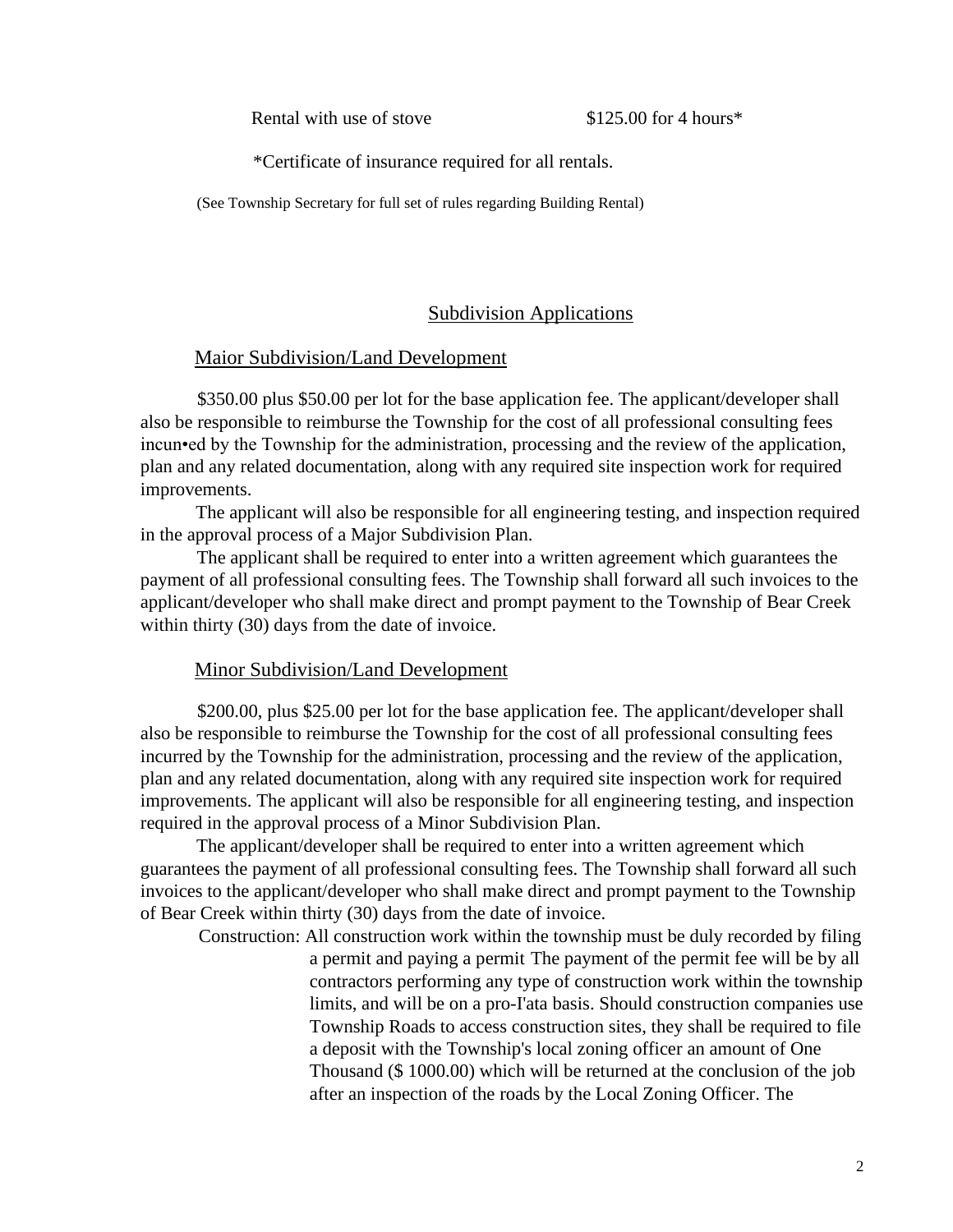following fees shall be paid for all permits issued by the township for construction work:

Miscellaneous Permit Fees:

\$25.00 for work up to \$3000.00 \$ 5.00 for each \$1000.00 of work over \$3000.0()

Fees relating to Zoning Appeals:

| 1. Special Exceptions | \$300.00 |
|-----------------------|----------|
| 2. Variances          | \$300.00 |

The \$300.00 fees set forth herein cover the cost of the initial hearing only. The administrative costs for any continuances beyond the date of the initial hearing and all subsequent hearings shall be split equally between the Board and the applicant, including, but not limited to the stenographic costs, the secretarial costs, notices and advertisements. In the event that an applicant requests a copy of the transcript, the entire cost of the transcript shall be borne by the applicant.

| Sewage Enforcement Fee Schedule:                 |                   |
|--------------------------------------------------|-------------------|
| Application for a permit                         | \$70.00           |
| Minor Subdivision Module review and sign off     | \$85.00           |
| Major Subdivision Module review and sign off     | \$135.00          |
| Soil Probe                                       | \$95.00           |
| Additional test pits                             | \$35.00           |
| Design Review and Permit Issuance                | \$70.00           |
| Perc Test                                        | \$170.00          |
| <b>Chisel Plow Inspection</b>                    | \$70.00           |
| Sand Inspection                                  | \$70.00           |
| Final Inspection                                 | \$70.00           |
| Application for Repair Permit (tank replacement) | \$70.00           |
| Verification of Prior Testing                    | \$95.00           |
| Re-application of Expired Permit                 | \$80.00           |
| Other S.E.O. Services                            | \$45.00/hour      |
| Mileage                                          | Standard IRS rate |
| <b>Zoning Permits</b>                            |                   |

- A. Residential uses New Construction including mobile homes and/or manufactured housing \$100.00
- B. Residential uses and additions, accessory structures and /or uses including but not limited to swimming pools.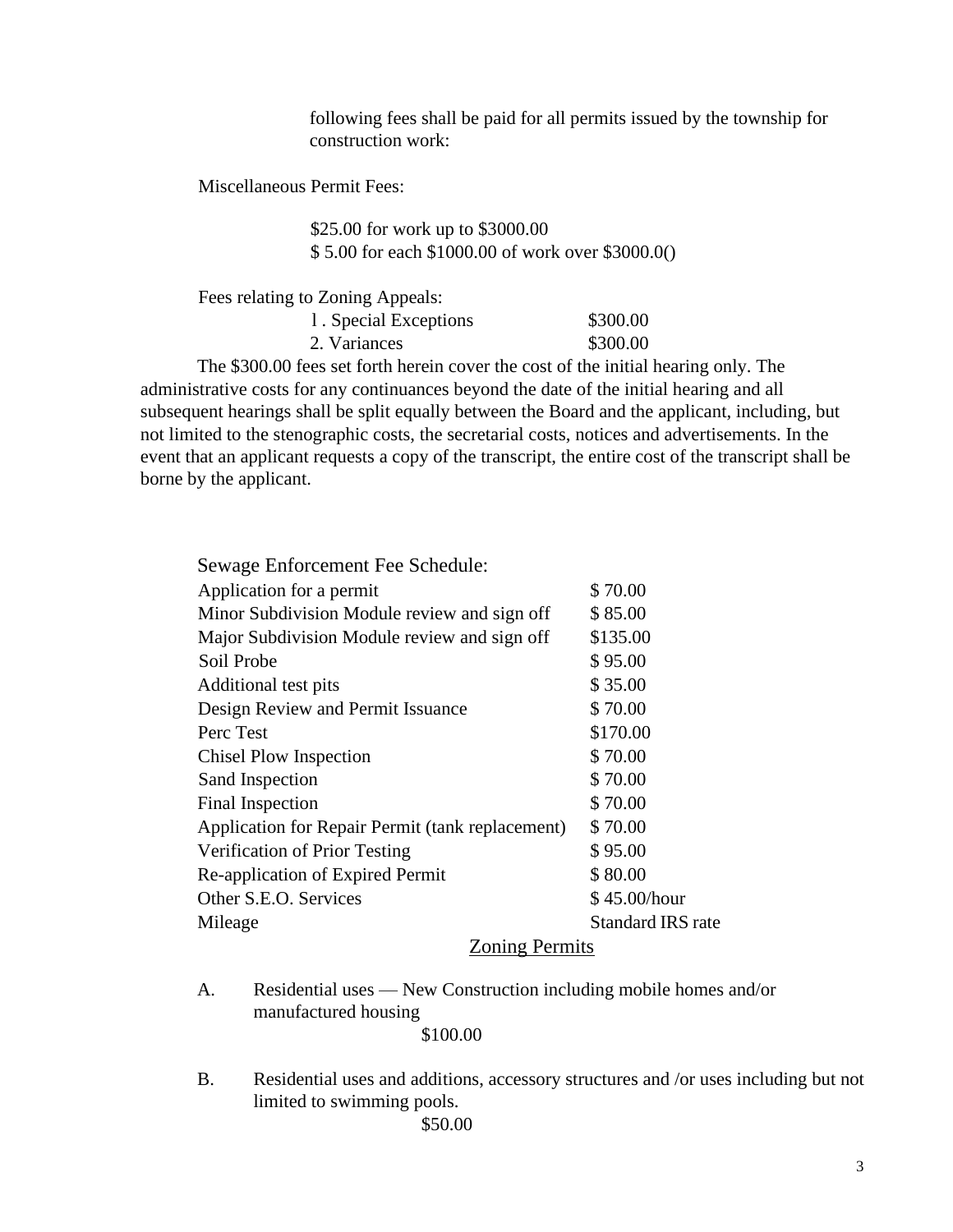C. Nonresidential uses including new construction and/or use of property without structures.

\$200.00

D. Nonresidential uses of existing structures and additions and accessory structures and/or uses.

\$50.00

E. Signs Commercial/lndustrial \$50.00

FZoning form for structural replacements and/or enclosures.

| Residential    | \$50.00 |
|----------------|---------|
| Nonresidential | \$75.00 |

The above fees apply to the construction of a new sign or a replacentent of an existing sign

### Certificate of Nonconformi Residential Uses \$25.00 Nonresidential Uses \$50.00 A lications to Zonin Hearin Board

All Uses \$300

In addition to the above referenced fees, the applicant shall be responsible for costs incurred by Bear Creek Township for notice and advertising costs, necessary administrative overhead connected with the hearing and one-half of the appearance fee of the stenographer. The cost of the original transcript, when required or requested shall be paid by the party appealing a decision of the Zoning Hearing Board or by the party requesting that transcripts be provided.

#### Conditional Use Premit

Residential \$1000.00 plus \$25.00 per Dwelling unit or Mobile Home

Nonresidential Uses \$1000.00 plus \$50.00 per Structure or per acre if there are no structures.

Planned Residential Development \$1000.00 plus \$25.00 per dwelling and/or Principal Structure.

In addition to the above referenced fees, the applicant shall be responsible for costs incurred by Bear Creek Township for public notice and advertising costs, necessary administrative overhead connected with the hearing and one-half of the appearance fees of the stenographer. The cost of the original transcript, when required or requested shall be paid by the party appealing a decision of the Board of Supervisors or by the party requesting that transcripts be provided.